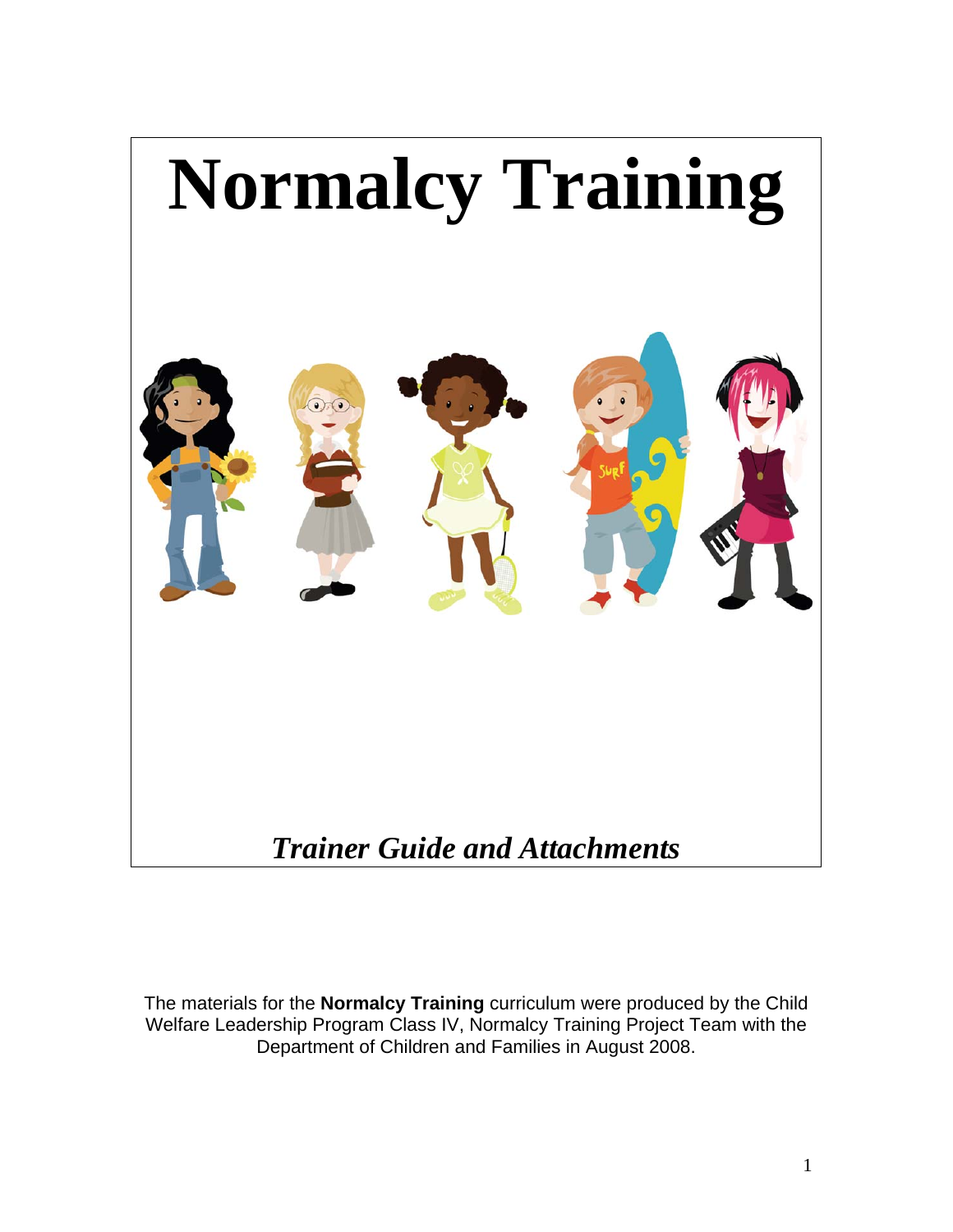# **Table of Contents**

| <b>Historical Perspective</b>                                                                                                                                                                                                                                                                                                             | Page 3    |
|-------------------------------------------------------------------------------------------------------------------------------------------------------------------------------------------------------------------------------------------------------------------------------------------------------------------------------------------|-----------|
| <b>Child Welfare Leadership Program Project Team Members</b>                                                                                                                                                                                                                                                                              | Page 4    |
| <b>Course Description</b>                                                                                                                                                                                                                                                                                                                 | Page 6    |
| <b>Training Objectives</b>                                                                                                                                                                                                                                                                                                                | Page 7-20 |
| <b>Topic One – Introduction</b><br>п<br><b>Topic Two - Legal Definition and Guidelines</b><br>п<br><b>Topic Three - Roles and Responsibilities</b><br>п<br><b>Topic Four – Summary and Closure</b><br>٠                                                                                                                                   |           |
| <b>Attachments:</b>                                                                                                                                                                                                                                                                                                                       |           |
| <b>Power Point Slides</b>                                                                                                                                                                                                                                                                                                                 |           |
| <b>Resource Guide</b>                                                                                                                                                                                                                                                                                                                     |           |
| 8/31/05 Signed Memo from DCF Secretary<br>٠<br>Rights & Expectations for Children and Youth in Shelter or Foster Care<br>٠<br><b>Age Appropriate Activities and Responsibilities</b><br>п<br><b>Normalcy Guidelines</b><br>п<br><b>Examples of Normalcy Plans</b><br>٠<br>The Center for Advancement of Child Welfare Practices link<br>■ |           |
|                                                                                                                                                                                                                                                                                                                                           |           |
|                                                                                                                                                                                                                                                                                                                                           |           |
|                                                                                                                                                                                                                                                                                                                                           |           |
|                                                                                                                                                                                                                                                                                                                                           |           |
|                                                                                                                                                                                                                                                                                                                                           |           |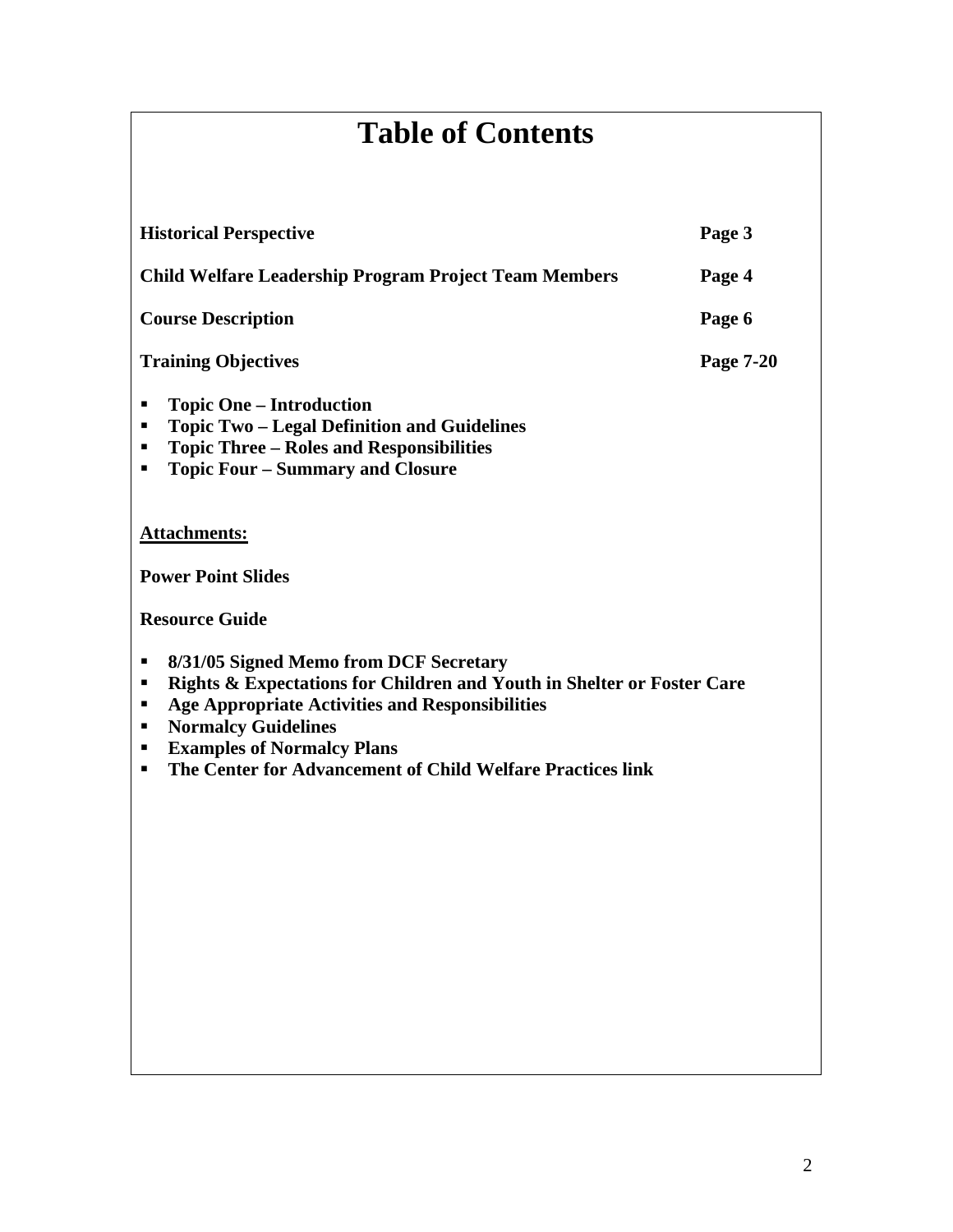### **Historical Perspective**

**The 2007-2008 Child Welfare Leadership Team Class IV is comprised of 27 child welfare professionals from the Department, Community Based Care agencies, and Sheriff Offices from around the State of Florida. These individuals represent Child Protective Investigations, Services Counselors, Supervisors, Child Legal Services and Administrators and Trainers from Operations and Program Management.** 

**The creation and development of a Statewide Normalcy Training curricula became apparent during our Class Meetings when we began to discuss what different Circuits, Regions, Agencies were implementing in respect to training staff and community partners 'Normalcy' for our children and youth in licensed out-of-home care. Unfortunately, very few had a curricula or training that was provided to staff on the guidelines and legal definition of 'Normalcy'. Also, the mandated Normalcy Plans were not being developed for the youth and most licensed caregivers and providers were unaware of the guidelines and need for our youth to have opportunities for 'normal' age-appropriate experiences.** 

**The intent of developing this Statewide Normalcy Training curricula is to educate the many Stakeholders that interact with our youth on an on-going basis. We have included Statutes and Florida Administrative Code to assist the many stakeholders in identifying their role and responsibilities for providing Normalcy opportunities to our youth in licensed out-of-home care.** 

**Our main goal is to provide the child welfare professionals from the many different arenas the education and knowledge to assist our youth in becoming and acquiring normal childhood experiences and skills in order to lead a successful adult life. We are encouraged that by providing this training it will help reduce placement disruption, encourage partnership and collaboration amongst the stakeholders and allow the opportunity for our Youth to be successful.**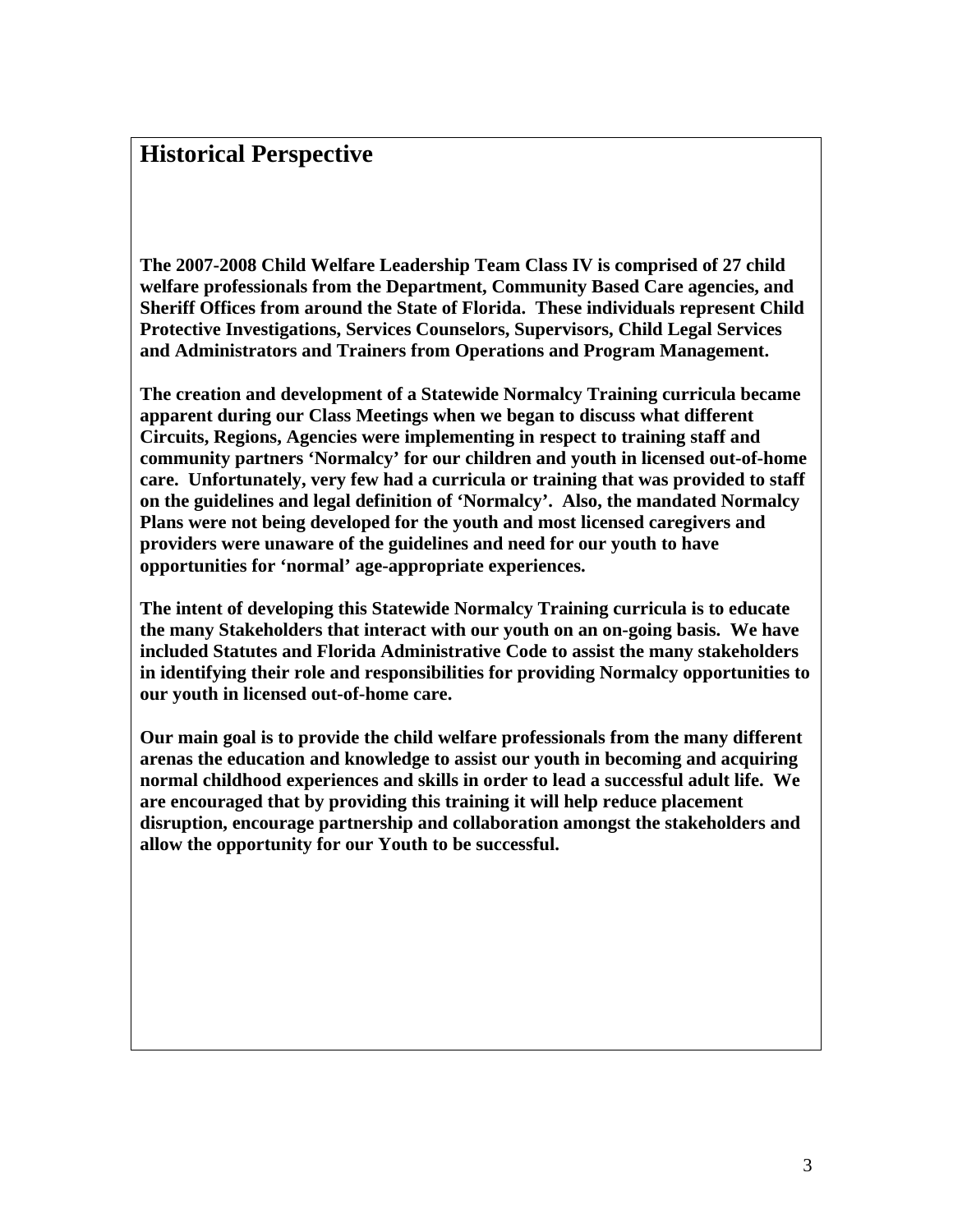### **Child Welfare Leadership Program Project Team Members**

**The Normalcy Training curriculum was developed by the following Child Welfare Leadership Program Class IV participants:** 

**Rachel Gibson – Team Leader**  Circuit 19, Department of Children and Families Child Protective Investigator

**Lisa Nelson**  Circuit 18, Community Based Care of Brevard, Inc. Training Manager

**Julian Green**  Circuit 9, Devereux Program Director

**Pamela Anderson**  Circuit 1, Department of Children and Families Operation Program Administrator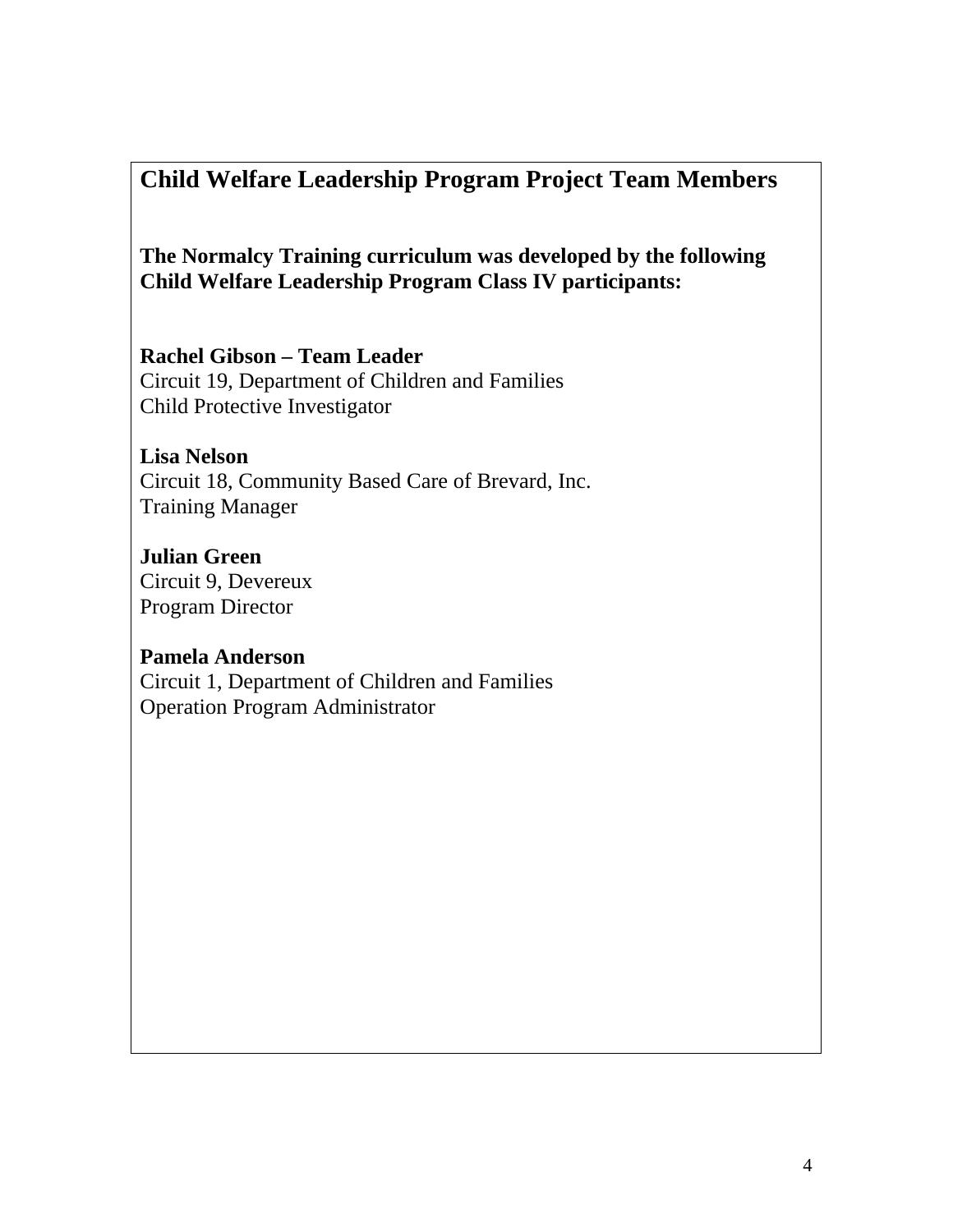*The Normalcy Training Curriculum Project Team Members wish to thank their Child Welfare Leadership Program Classmates for their assistance and support in creating and developing the training curricula.* 

**Amy Karimipour, Sponsor** 

**Catherine Heath, Department of Children and Families, Co-Sponsor** 

**Chandara Arvingar, Circuit 4, Department of Children and Families Michelle Ball, Circuit 9, Family Services of Metro Orlando Zuzanna Baltzer, Circuit 6, Pasco Sheriff Office Katherine Banton, Circuit 9, Department of Children and Families Debbie Blair, Circuit 14, Department of Children and Families Stacey Dano, Circuit 9, Family Services of Metro Orlando Julie DeMar, Circuit 15, Children's Home Society Elizabeth Fillingane, Circuit 7, Family Integrity Program Melia Flores, Circuit 2, Department of Children and Families Tamara Flusche, Circuit 20, Department of Children and Families Magda Fontil, Department of Children and Families Jil Gentry, Circuit 1, Families First Network Nancy Grantham, Circuit 1, Families First Network Jennifer Hock, Circuit 13, Hillsborough County Sheriff's Office Deana Holiday, Circuit 11, Department of Children and Families Alexander Kamberis, Circuit 12, Sarasota Family YMCA Wade Lijewski, Circuit 13, Hillsborough Kids Incorporated Jancy Long, Circuit 7, Community Partnership for Children Angela Lucas, Circuit 11, Center for Family and Child Enrichment Kathi Perkins Guy, Circuit 1, Department of Children and Families Meghan Riley-Reynolds, Circuit 5, Camelot Community Care Diane Scott, Circuit 18, Intervention Services Holly Spears, Circuit 17, Broward Sheriff's Office**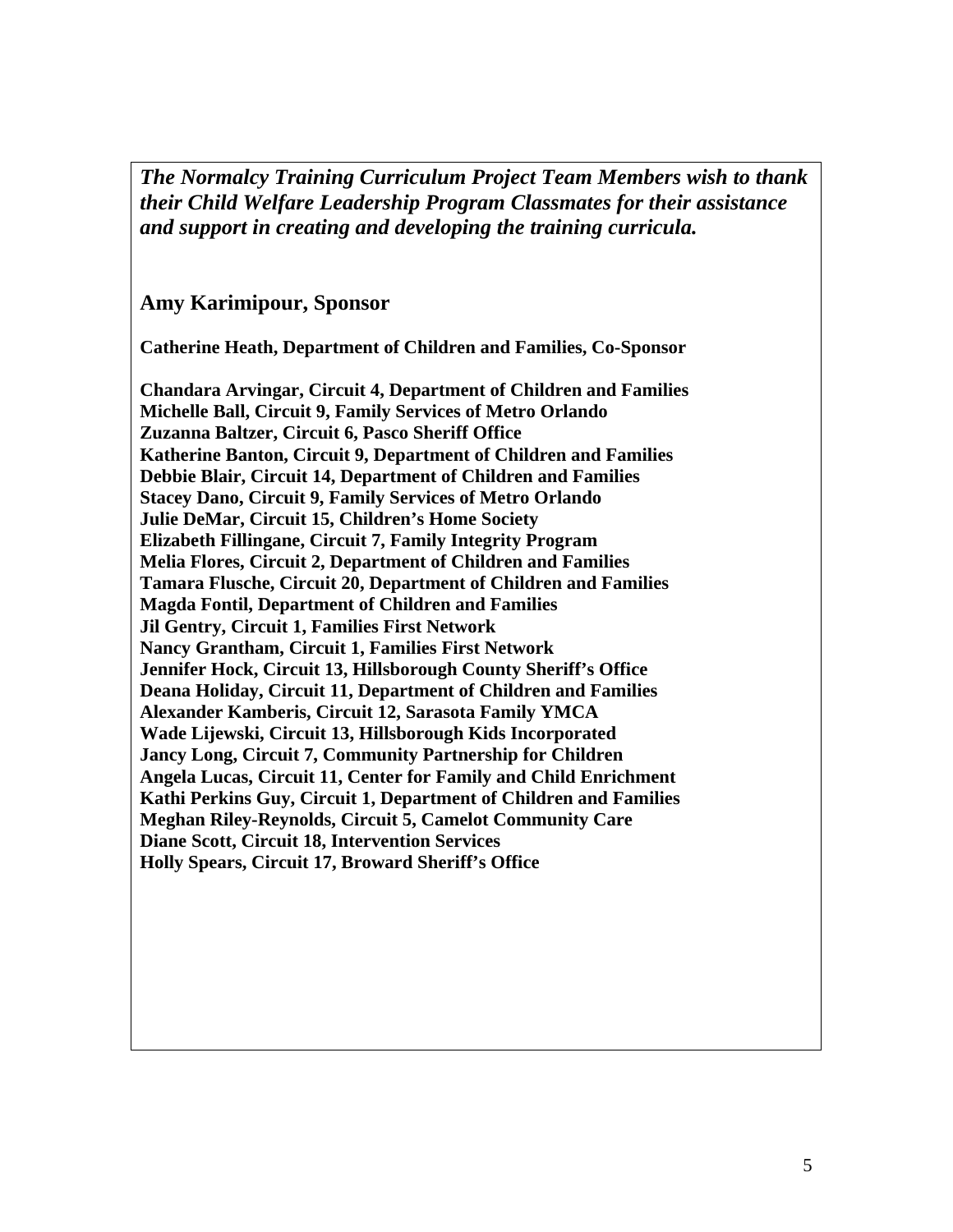### **Course Description**

### *Purpose:*

To educate and provide knowledge to partners in child welfare to ensure children maintain stability and positive connections while placed in licensed out-of-home care. The training will create a better understanding of the partnership between the youth, caregivers and agency staff who are entrusted to their care. Chapter 39 and Florida Administrative Code have included Normalcy Plans and the need for youth in licensed out-of-home care to be provided with opportunities for normal childhood experiences and skills.

### *Target Audience:*

This curriculum is intended to meet the needs of any and all agencies involved in the child welfare and child protection system. Staff employed by the Department of Children and Families, Community Based Care Agencies, Law Enforcement Agencies, Guardian-ad-Litem, Child Legal Services, and other community partners working to provide children in licensed out-of-home care with a safe and permanent environment that will promote the youth's skills for independent living.

### *Implementation:*

This curriculum is encouraged to be implemented into the Child Welfare Pre-Service Training curricula, Model Approach to Partnership in Parenting (MAPP) Training and provided to all staff on an on-going basis as In-Service Training.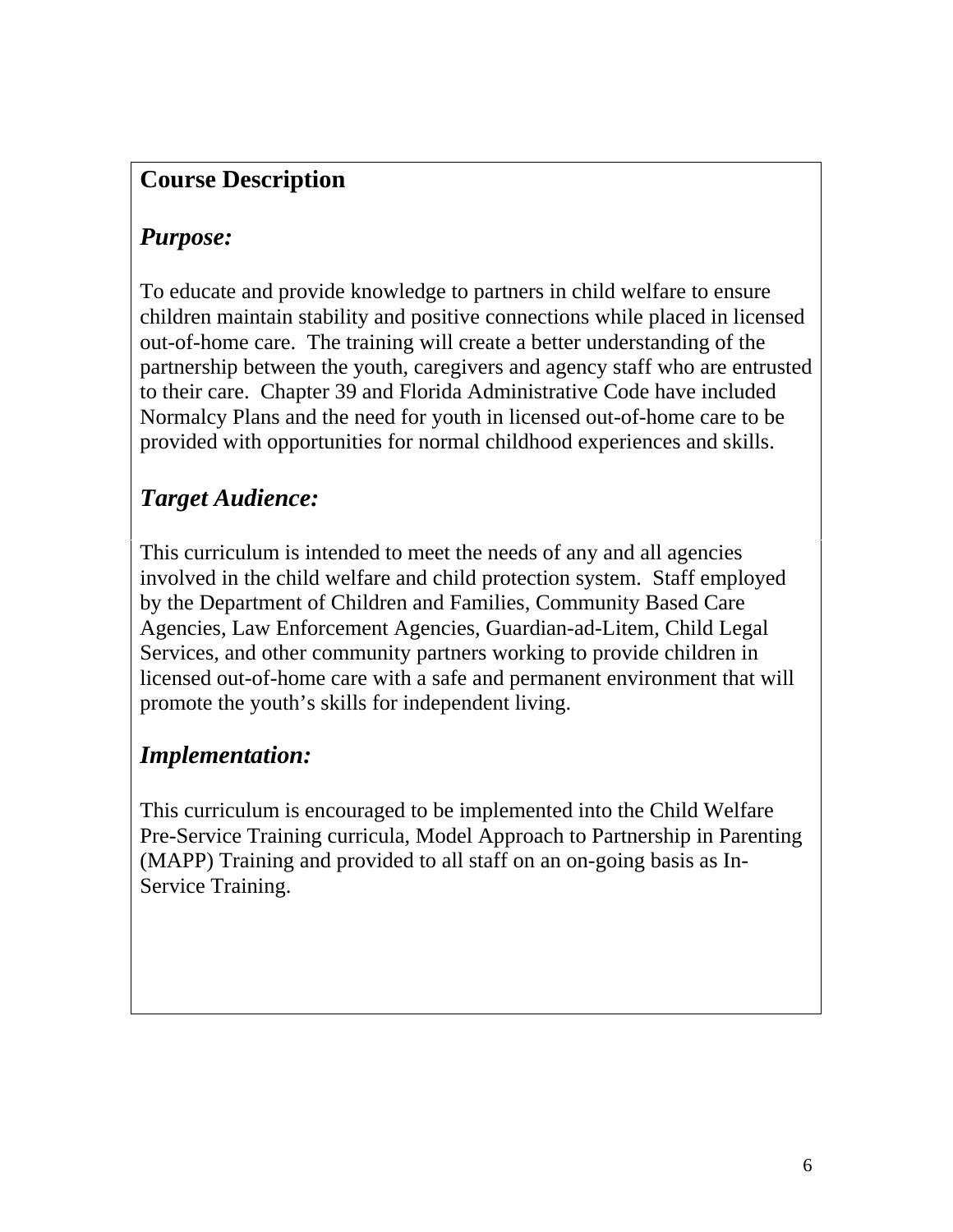### **Training Objectives**

Topic One – Introduction

**•** Describe the Need for Normalcy Training

Topic Two – Legal Definition and Guidelines for Normalcy

- Defining the concept of 'Normalcy'
- Describe the primary legal references for Normalcy in Florida Statute and Florida Administrative Code

Topic Three – Roles and Responsibilities

- Overview of Independent Living and Normalcy partnership
- Identify Stakeholders and their impact on Normalcy
- Define the roles of the Primary Stakeholders

Topic Four – Summary and Closure

■ Identifying How to put Normalcy into Practice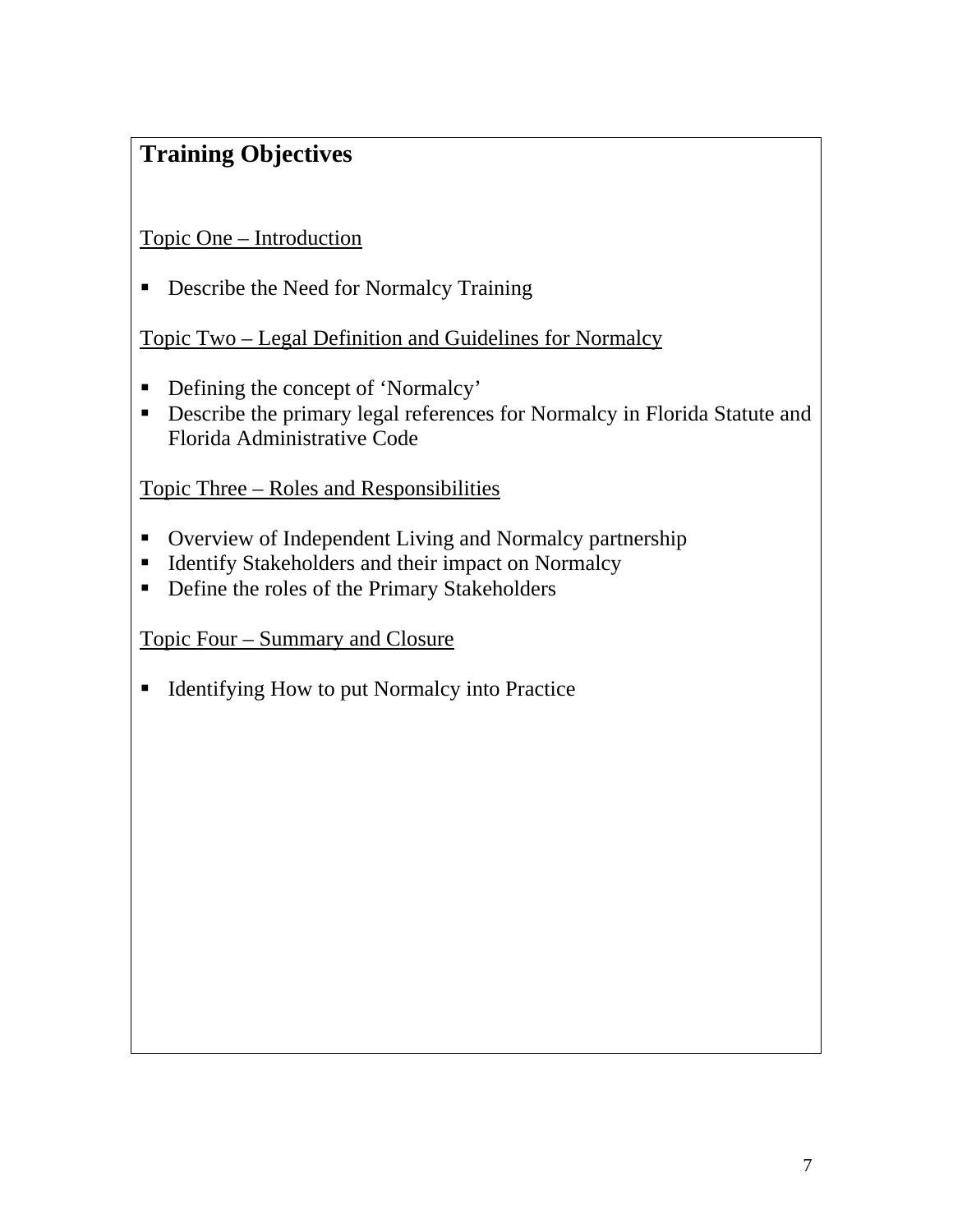## **TOPIC ONE - INTROUDCTION**

### $\triangleright$  Display PP2 Slide – Training Objectives

- **Provide an introduction to Normalcy**
- **Provide and overview of Legal Definitions and Guidelines for Normalcy**
- **Identify the Primary Stakeholders and their Role and Responsibilities**
- **How to put the requirements into case work practice.**

Provide a brief description of the overall Training Objectives that will be presented during the training time. Refer participants to the Resource Guide that will be used during the training and is provided to the participant.

*Objective: Describe the Need for Normalcy Training* 

### $\triangleright$  Display PP3 Slide – The Importance of Normalcy

In order to understand the 'need' for Normalcy Training – we first need to understand the importance of Normalcy in our youth's lives. *(Briefly, open questions up to the audience and summarize the need – identify that the goal of this training is to answer the following questions on Normalcy)* 

(Ask) ? Why is Normalcy important for our youth in out-of-home care. Have brief discussion on the following points:

- Normalcy for Youth *(Why is Normalcy important for Youth in out-ofhome care)*
- Developing Normalcy or Teen Plan *(Why is important to develop a Normalcy or Teen Plan for their activities)*
- Involvement of the Youth in development and on-going needs *(Why is important to have the Youth involved in the staffings, court hearings and plan development)*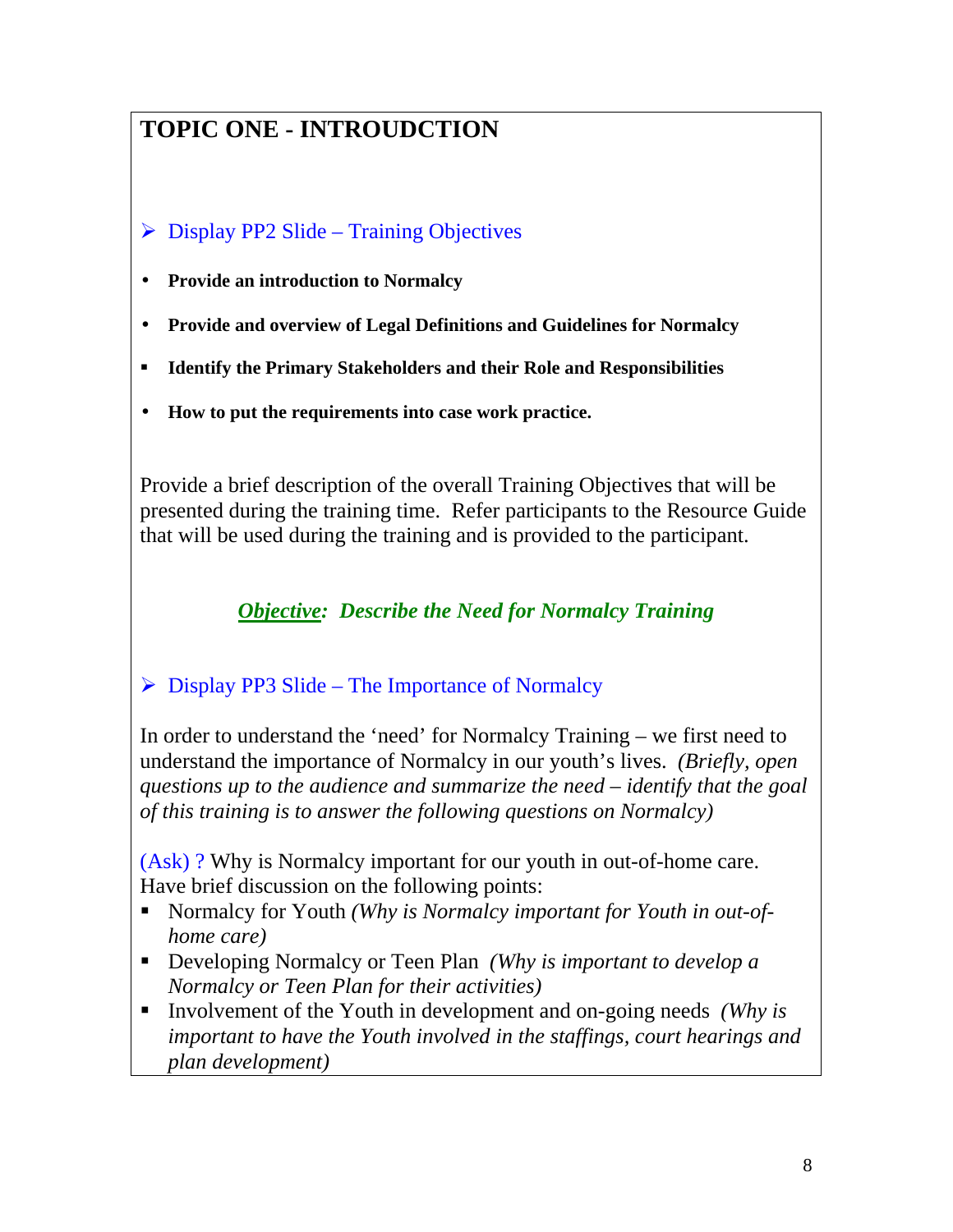Collaboration between partners and providers *(Why do we need to include everyone in Normalcy)*

A standardized Normalcy Training curriculum is needed to present the legal mandates and requirements for Normalcy with our youth placed in licensed out-of-home care; and also to identify and support the youth's need for normal childhood experiences and opportunities to prepare for independent living.

It is a collaborative effort between the Department of Children and Families, Community Based Care Agencies, Sheriff's Offices and other community partners who work with our youth to strengthen their skills while in licensed out-of-home placement.

In order to understand the concept of Normalcy, it is best to hear from a youth who was placed in licensed out-of-home care and their story of what they achieved.

 $\triangleright$  Show Video – 'A Journey to Normalcy'

Encourage each of the participants to think about during the training at least one idea and task they can implement immediately upon return to their office in regards to Normalcy. Ask the participants to write that idea and task onto a post-it note during the training. At the end of training, ask a few (3 or less depending on time) participants to share their idea and task they identified.

### **TOPIC TWO – LEGAL DEFINITION AND GUIDELINES FOR NORMALCY**

### *Objective: Define the concept of 'Normalcy'*

We've briefly discussed the importance of Normalcy, now we need to answer the question of 'What is Normalcy' to understand the history of Normalcy and the legal mandates: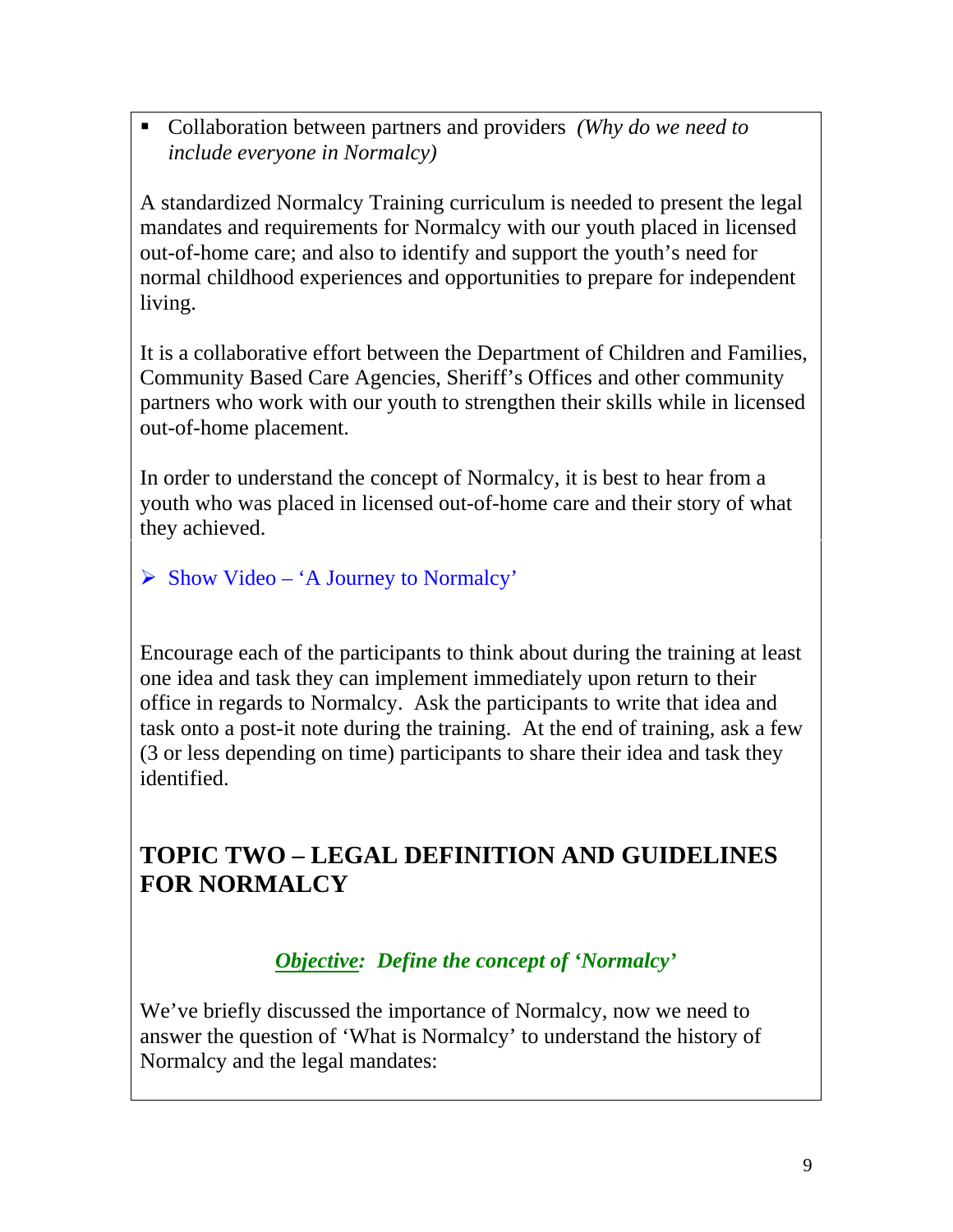### $\triangleright$  Display PP5 Slide – What is Normalcy

#### **? What is Normalcy**

**Normalcy is the right for ALL YOUTH in licensed out-of-home care the opportunity for normal growth and development; to include age-appropriate activities, responsibilities and life skills.** 

In 2005, the State Youth Advisory Board (a leadership group comprised of child welfare advocates and current and former foster care youth) met with former Department of Children and Families Secretary, Lucy Hadi, during legislative session regarding the issues and concerns from across the State regarding the lack of skills and opportunities are youth in licensed care were not being provided.

On August 31, 2005, Secretary Hadi wrote a memorandum addressing Normalcy for Children in the Custody of the Department. The memo included reference to the barriers that our youth were experiencing while placed in licensed care and provided guidance in allowing teens in foster care to be provided a normal living environment.

**Refer** participants to Resource Guide for the Department of Children and Families Secretary Lucy Hadi signed memo 'Normalcy for Children in Custody of the Department' – dated August 31, 2005.

July 1, 2008, Legislative updates clarified the language that ALL youth in out-of-home care are required to have a Normalcy or Teen Plan.

#### *Objective: Describe the Primary Legal References for Normalcy in Florida Statute and Florida Administrative Code*

Review PP4 Slide (Legal Definitions for Normalcy) briefly.

 $\triangleright$  Display PP6 Slide – Legal References for Normalcy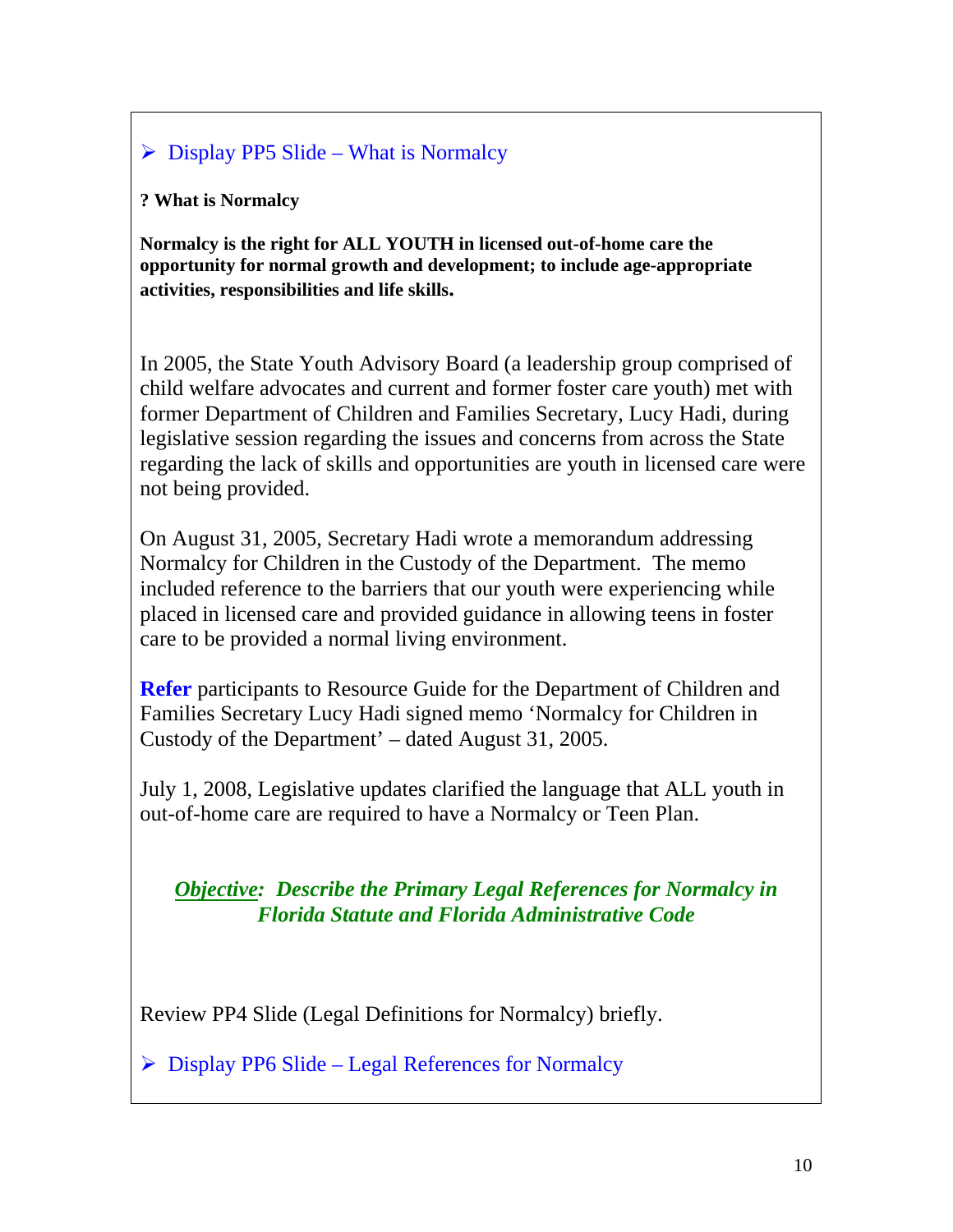- **FL Statute Chapter 409.1451**
- **FL Administrative Code**
- **65C-13 Substitute Care of Children** *(This FAC has been updated as of April 6, 2008 to reflect and clarify the language regarding Normalcy and Teen Planning)*
- **65C-28.009 Adolescent Services**
- **65C-31 Services to Young Adults Formerly in the Custody of the Department**

Then transition to PP7 and briefly discuss the following legal directives and mandates regarding Normalcy:

### ¾ Display PP7 Slide – Normalcy for Foster Care Children

Florida Statute 409.1451 – Agency Responsibilities include

- Providing youth the opportunities to participate in life skills in their foster home placement and communities being reasonable and appropriate for their ages and taking into consideration any special needs they have.
- Providing services to build life skills and increase ability to live independently and become self-sufficient.
- Support opportunities for participation in age-appropriate activities.
- Working closely with youth to set early achievement and career goals for educational employment experiences.

### $\triangleright$  Display PP8 Slide – With This Focus on Normalcy

Florida Statute 409.1451 – Mandated Agencies to

- Develop a list of age-appropriate activities and responsibilities for older youth
- Provide training to address issues of older children in foster care including areas of education, vocational, and employment opportunities
- Develop a written plan that outlines the authority of the foster parent/caregivers and identifies age-appropriate activities
- Provide opportunities for youth to interact with mentors
- Develop process for older youth to directly access and manage personal allowance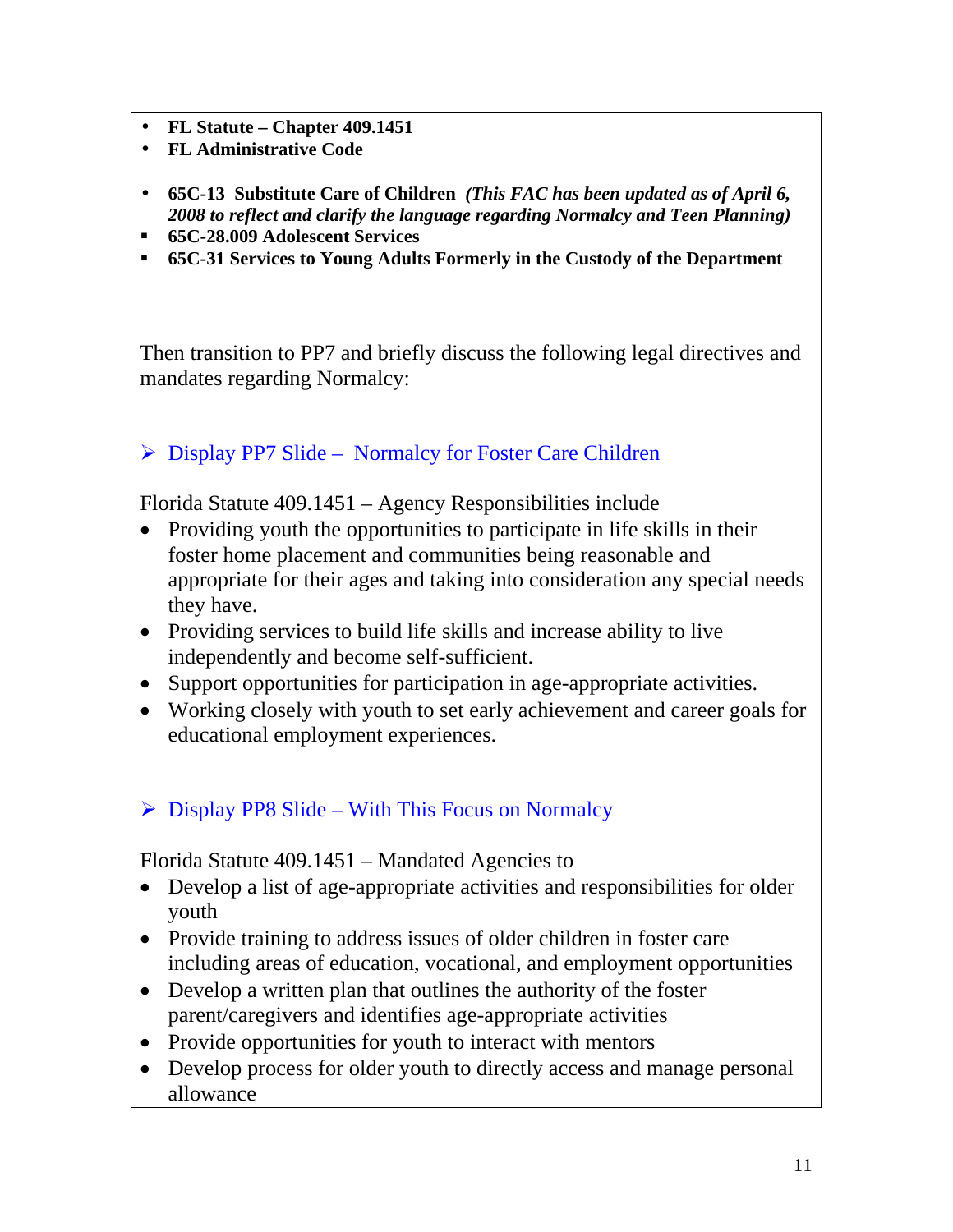• Make a good faith effort to fully explain any document to the youth prior to the execution of any signature. Ensure that documents are explained and written in language the youth can understand.

#### $\triangleright$  Display PP9 & PP10 Slide – How we can meet these mandates

1. We will be providing a list of age-appropriate activities and responsibilities today during training that was established and created by the State Youth Advisory Board in March 2003.

2. A Rights and Expectations for Children and Youth in Shelter or Foster Care Pamphlet was created and provide by the Department of Children and Families and it's Community Partners to be distributed to all youth in licensed out-of-home care placement.

• For copies of the 'Rights and Expectations for Children and Youth in Shelter or Foster Care' Pamphlet – please contact the Office of Family Safety, Independent Living Coordinator.

**Refer** participants to Resource Guide for a copy of the 'Rights and Expectations for Children and Youth in Shelter or Foster Care' pamphlet.

3. Various Agencies have already developed written plans that outline and identify age-appropriate activities. We will be reviewing the Normalcy Plan and will provide you with sample of various ones from Community Based Agencies from around the State of Florida.

4. We will be discussing the directives included in Florida Administrative Code regarding allowances for youth in licensed placement and the need for youth to learn budgeting and finance skills.

### **TOPIC THREE – ROLES AND RESPONSIBILITIES**

*Objective: Overview of Independent Living and Normalcy Partnership* 

 $\triangleright$  Display PP11 Slide – Stakeholders Roles and Responsibilities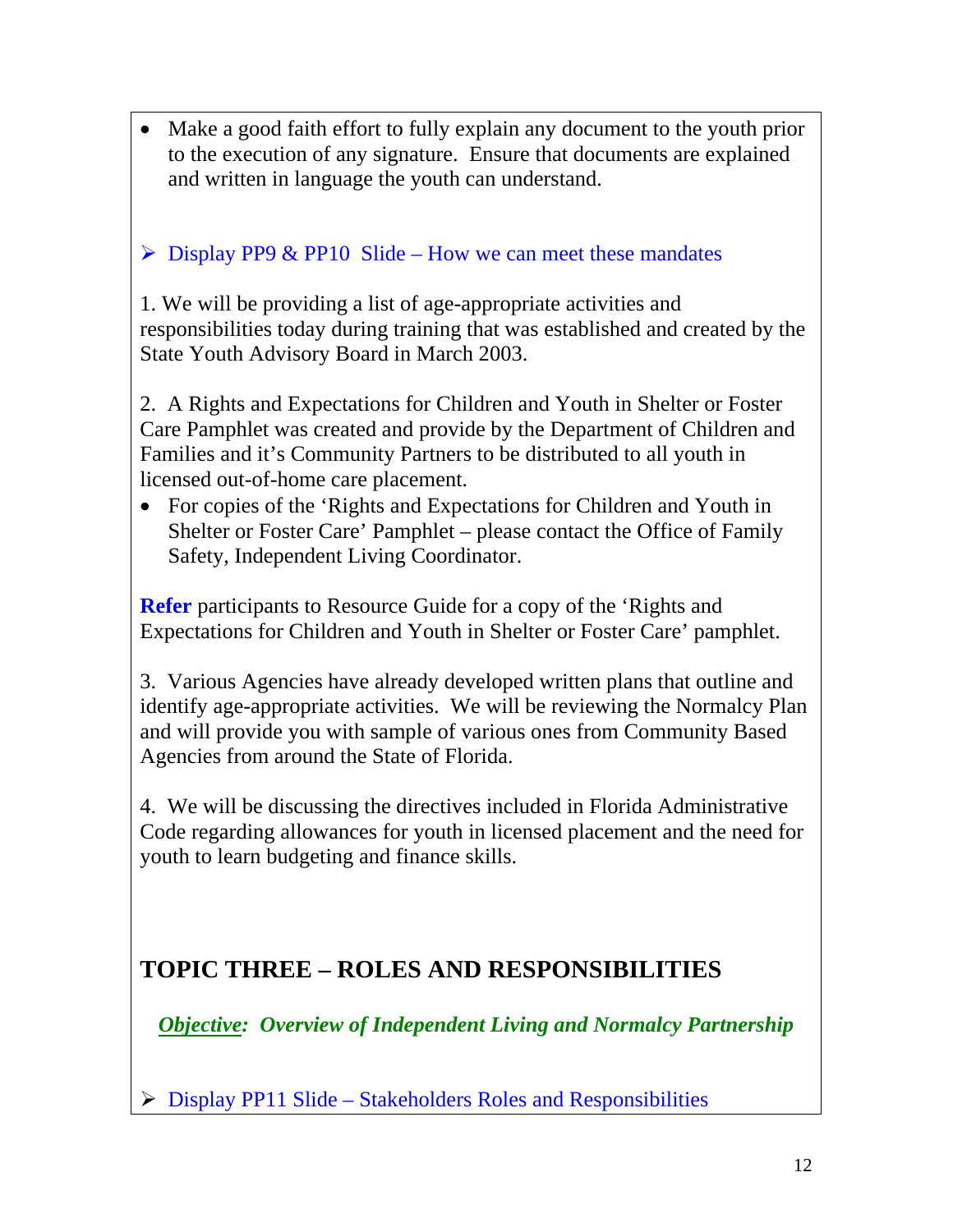We've discussed the legal definition and guidelines of Normalcy – now let's look at some basic expectations listed in Statute and Florida Administrative Code of how we can begin to work in partnership with our youth on creating Normalcy *(briefly discussed each one listed below):* 

- $\triangleright$  Display PP12 Slide Pre-Independent Living
- Pre-Independent Living FAC 65C-28.009(5)

Youth ages 13 but not yet 15 years of age in the custody of the Department shall have an assessment completed within 30 days after the youth's  $13<sup>th</sup>$ birthday or within 60 days after the court enters order placing child in the custody of Department. *(note: some Agencies use the Ansell- Casey Assessment, although a particular assessment is not mandated)*

- $\triangleright$  Display PP13 Slide Life Skills Services
- Life Skills Services FAC 65C-28.009(6)

Youth age 15 but not yet 18 years of age shall have a assessment completed within 30 days after the  $15<sup>th</sup>$  birthday or within 30 days after court enters an order placing child in the custody of the Department. *(note: some Agencies use the Daniel Memorial Assessment, although a particular assessment is not mandated)*

- $\triangleright$  Display PP14 Slide The Educational & Career Path
- Statute 409,1451 and FAC 65C-28,009
- $\triangleright$  Display PP15 Slide Youth Attending Court
- Statute 39.701(6)(a) and FAC 65C-28.009(9)(a)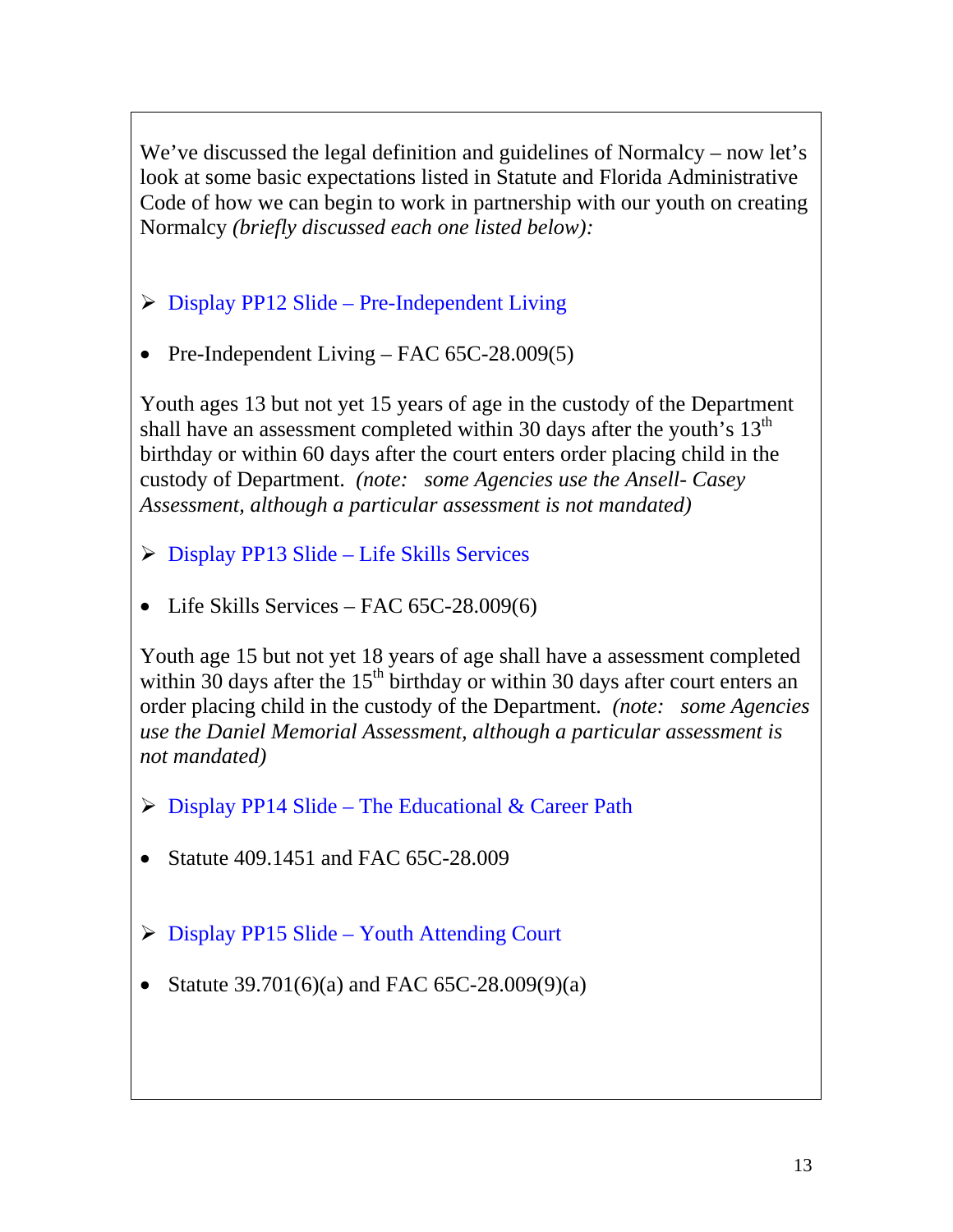**Refer** participants to Resource Guide for examples of 'Educational and Career Path' Plans from around the State of Florida. (Samples were retrieved from the Center for Advancement of Child Welfare Practices)

*Objective: Identify Stakeholders and their Impact on Normalcy* 

- $\triangleright$  Display PP16 Slide Topic Three Objective
- ¾ Display PP17 Slide Who Needs to Know about Normalcy?

Knowing the legal definition and the foundation of the term 'Normalcy' – Ask: *Who needs to know about 'Normalcy'?* 

#### *Suggested Responses:*

Hotline CPI Care Managers Foster Parents/Group Homes Child Placing Agencies/Licensing Agencies Youth School Child Legal Services Guardian-ad-Litem Birth Parents And many more….

We will call this list our 'Stakeholders' – 'one who has a share or an interest'.

(Ask) ?: *How do these identified Stakeholders interact/impact with 'Normalcy'?* 

Hotline

• Understanding the intent of 'Normalcy' when attaching abuse, neglect allegations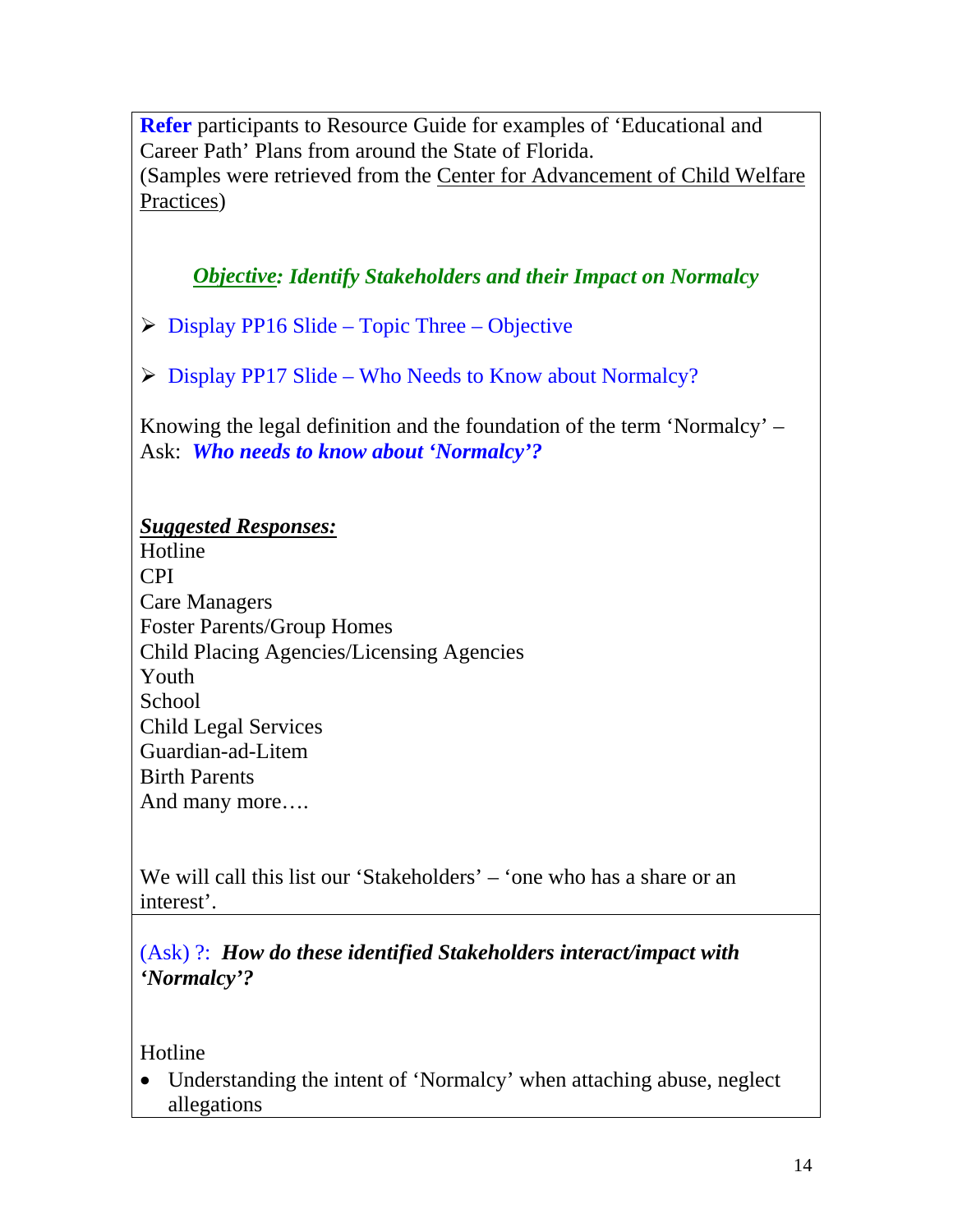### CPI

• Being able to communicate to foster parents/group homes when a child is initially placed the concept of 'Normalcy'

### Care Managers

• Being able to 'practice' Normalcy with their children in licensed out-ofhome care, conveying that to the Court, supporting the foster parents/group homes, encouraging children to participate in these 'normal' childhood experiences and providing guidance to foster parents.

#### Foster Parents/Group Homes

• Preparing a Normalcy Plan with the youth, communicating the plan with the Care Manager, GAL and encouraging the child to experience 'normal' childhood.

Child Placing Agencies/Licensing Agencies

• Educating and supporting foster parents/group home staff to engage the child in normal childhood experiences and provide guidance and consistency to the foster parent/group home staff.

#### Youth

• Understanding the importance of connections and stability they have in their lives prior and during the intervention.

### School

• Understanding that children in licensed out-of-home can have the same benefits and opportunities presented to them as all children within the school system.

Child Legal Services

• Understanding the intent of the Law

### Guardian-ad-Litem

• Providing support and guidance to the youth, foster parent, group home staff in ensuring that the child is provided the opportunities of 'normal' childhood experiences.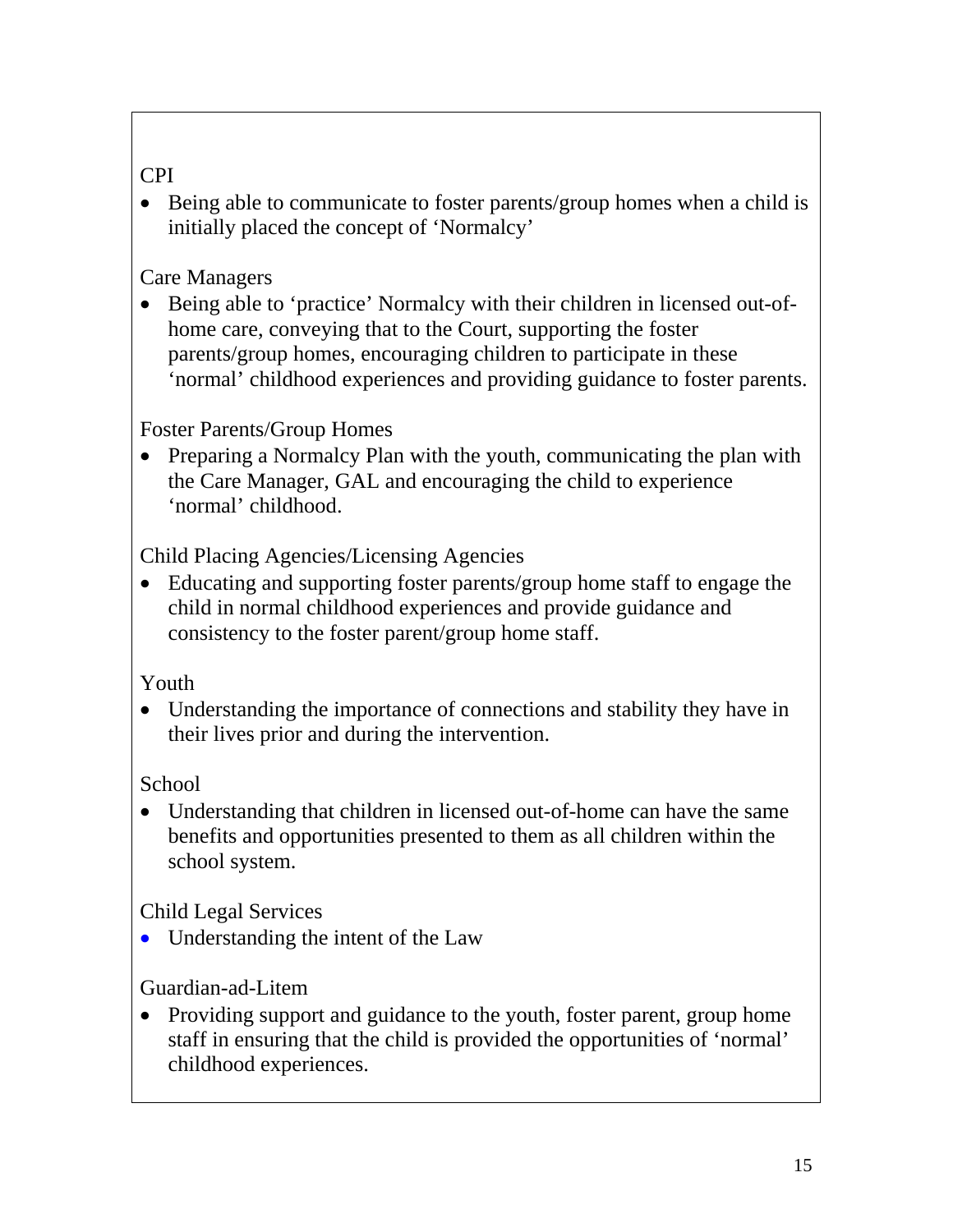Birth Parents

• Providing information and support to the youth while placed in out-ofhome care to maintain connections and stability.

It is imperative that each one of the identified Stakeholders listed above understands their obligation in providing 'normal' childhood experiences (social skills, education, emotional support, etc.) to each child in licensed out-of-home care.

Whether a child is placed in a licensed foster home setting or group home setting, they are entitled to be provided opportunities for 'normal' childhood experiences and life skills. Licensed out-of-home children who are diagnosed with mental and/or physical disabilities also need to be included in this directive. Their opportunities will be based on experiences for continued growth and maturation as it will for all children in licensed out-ofhome care. Collaborating with Developmental Disabilities staff will be paramount to successful outcome.

However, it is also imperative that our Stakeholders identify all children in out-of-home placement; those children who are 12 years of age and younger, also needing 'normal' childhood experiences.

Such as: *'A Child Protective Investigator asking about extra curricular activities upon removal' and notifying the caregiver of those activities and the Care Manager encouraged the continuation of those activities.'* 

It's important to identify our 'primary' Stakeholders Roles and Responsibilities in order to meet the directive established by the DCF Secretary, by Chapter 39, by Florida Administrative Code and for the best interest of the children we interact with on a day-to-day basis.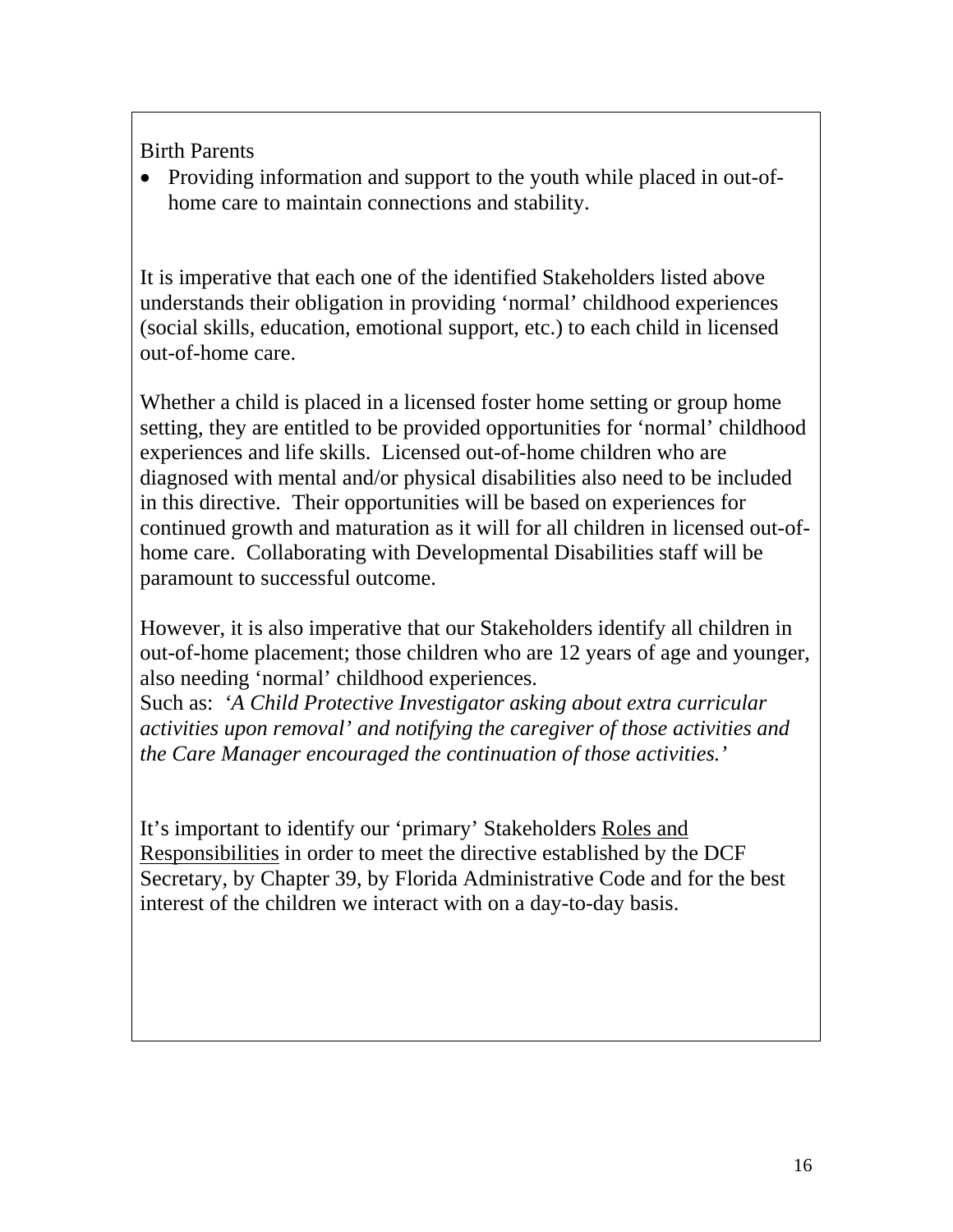#### *Objective: Define the Roles and Responsibilities of the Primary Stakeholders*

Although you were able to identify many Stakeholders who impact 'Normalcy' for our children we will only be reviewing, what we call, the 'Primary Stakeholders' for this particular training.

### $\triangleright$  Display PP18 – Primary Stakeholders

We've identified the 'Primary Stakeholders' as the Youth, Caregivers, and Child Welfare Professionals.

It is important to understand that the intent of Statute and Florida Administrative Code is to allow these Primary Stakeholders to work as *team members* to reach the goal of improving the skill set of the youth to be successful in achieving independent living.

- $\triangleright$  Display PP19 Role of the Youth
- ¾ Display PP20 Out-of-Home Caregivers Role

FAC 65C-13.029

 $\triangleright$  Display PP21 – How Do Caregivers Do This

Florida Statute  $409.1451(4)(b)1$  – Life Skills Services

- $\triangleright$  Display PP22 Role of Child Welfare Professional
- $\triangleright$  Display PP23 Requirements of Child Welfare Professionals

**Briefly discuss** 'other ways to Normalcy' as per directed by Florida Administrative Code 65C-13.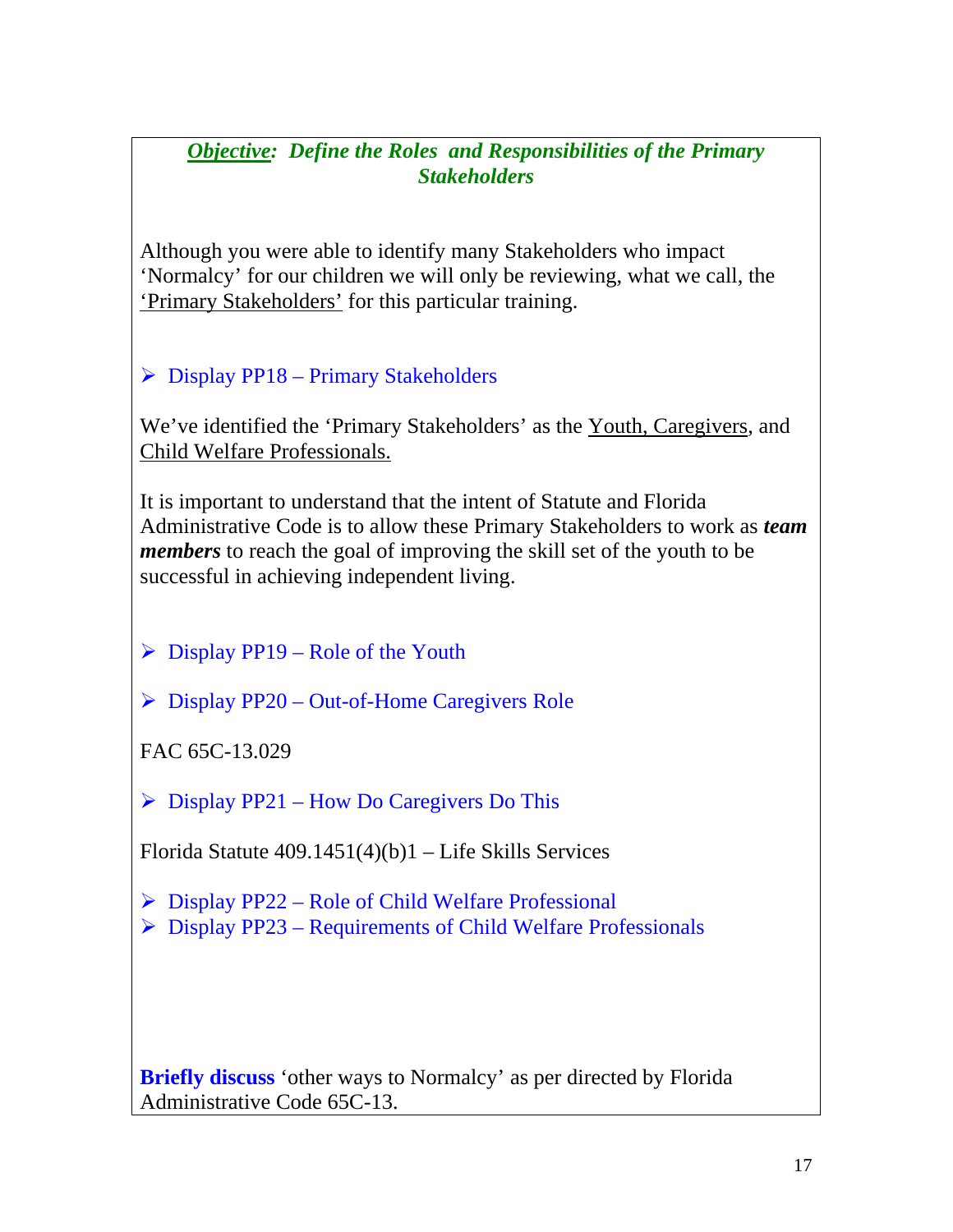FAC 65C-13.029 Pictures Dating, Outings and Activities Allowances Opportunity to Learn to Drive a Care

- $\triangleright$  Display PP24 Pictures
- $\triangleright$  Display PP25 Dating, Outings, and Activities
- $\triangleright$  Display PP26 Allowances
- $\triangleright$  Display PP27 Learning to Drive a Car

### $\triangleright$  Display PP28 – Development of Normalcy or Teen Plan

Identifying age-appropriate activities and skills that youth can have the opportunity to learn and participate in while in licensed out-of-care.

It is the each agency's responsibility to provide those opportunities in ageappropriate activities and encourage participation and to also work closely with youth to set up those early achievement and career goals for educational and employment opportunities.

### ¾ Display PP29 – Age-Appropriate Plan aka Normalcy or Teen Plan

**Refer** to participants to Resource Guide handout on 'Normalcy Guidelines' and 'Age Appropriate Activities and Responsibilities' that was created by the State Youth Advisory Board in March 2003.

Ensure participants understand the importance of educating foster parents and group homes of their role and responsibilities in providing these opportunities for Normalcy.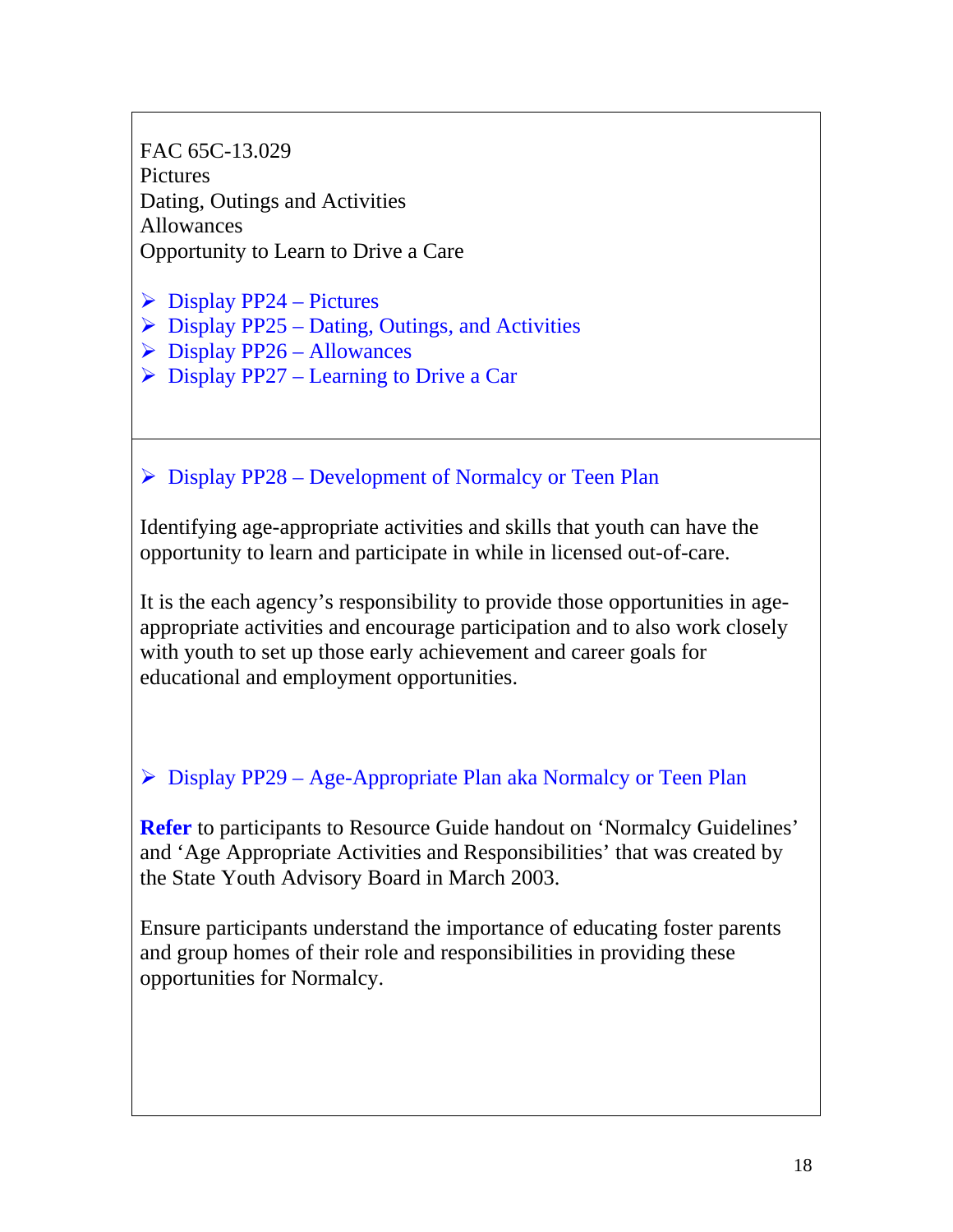**Note:** Both Handouts ('Normalcy Guidelines' and 'Age Appropriate Activities and Responsibilities' can be given to licensed foster parents and group home staff to encourage and educate them in Normalcy activities. Also, these handouts can be used in Pre-Service Training curricula and the Model Approach to Partnership in Parenting (MAPP) curricula when discussing these important topics regarding Independent Living and Normalcy for our Youth in licensed out-of-home care.

**Refer** participants to the Resource Guide for samples of Normalcy Plans from Community Based Care Agencies.

## **TOPIC FOUR – SUMMARY AND CLOSURE**

*Objective: How to Put the Requirements into Case Work Practice* 

 $\triangleright$  Display PP30 – Topic Four - Objective

ACTIVITY: Use this time to 'practice' writing up parts of the Normalcy or Teen Plan based on the different perspectives based on your training group dynamics (i.e. Youth, Foster Parent, GAL, Caseworkers)

*Before training activity – need to create 3 or 4 scenarios regarding ageappropriate activities and life skills that Youth need to experience in out-ofhome care. Use these scenarios for this activity.* 

In the beginning of the training presentation, we asked you to think about just one idea or task regarding Normalcy that you could put into action immediately upon returning to your office. Let's discuss a few of them….

Ask for a few volunteers (less than 3 depending on time) to share their idea and task.

Things to remember:

- The Legal Definitions and Guidelines of Normalcy is important
- Communication among all Stakeholders is key
- Working in collaboration to develop a realistic Normalcy Plan
- Building teamwork amongst the Stakeholders to ensure opportunities